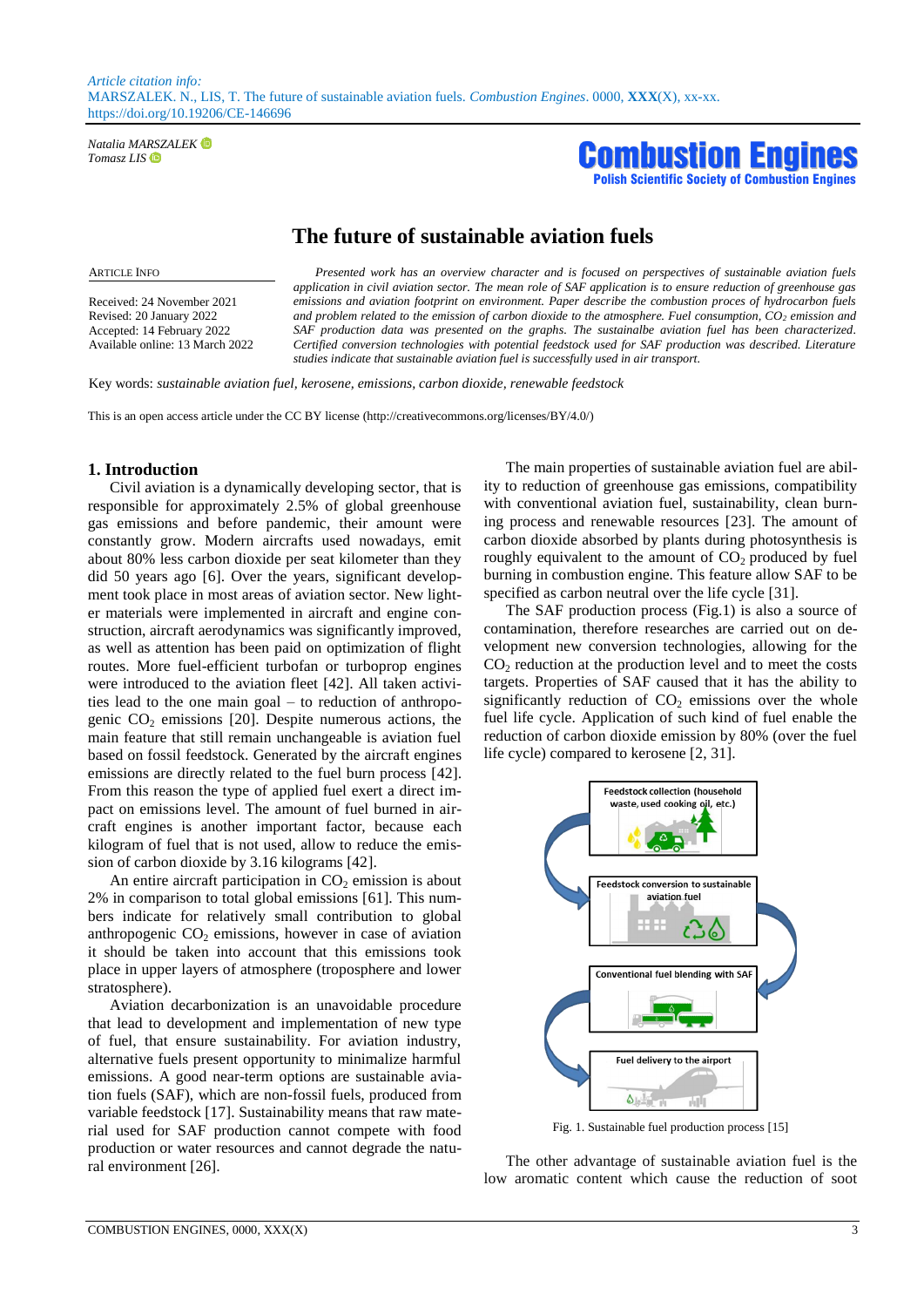formation and aerosol emission by 50 to 70% [24]. Taking into account that airlines industry and other transport sectors are dependent on the fossil fuels sources and changing prices of crude oil, SAF production would contribute to increasing the world-wide energy security.

In a recent years a lot of attention has been paid to reduction of carbon dioxide emission, due to its harmful effect on environment, local air quality and human health. Due to the fact that aviation industry work towards the systematical reduction of  $CO<sub>2</sub>$  emissions, two key goals have been formulated to achieve [7]:

- carbon-neutral growth: from 2020 net carbon emission, what means that the grow of flights will don't cause the grow in greenhouse gas emissions,
- 50% reduction in  $CO<sub>2</sub>$  emissions up to 2050 year from the level in 2005 year. In accordance with this target, 915 million tons of  $CO<sub>2</sub>$  emitted in 2019 year (Fig. 3) should be reduced to 325 million tons in 2050.

Commercial aircrafts release about 750 million tons of pollutants every year [9].

Presented on Fig. 2 statistical data [29] show the continuous growth of fuel consumption by commercial airlines. In 2019 the fuel consumption reach the level of 436 billion liters. Forecast for 2020 year expected further growth of fuel consumption however due to the COVID-19 pandemic, the fuel consumption drastically dropped to 236 billion liters due to the suspension of significant number of flights. Forecast for 2021 show a slight increase in fuel consumption compared to the previous year.



Fig. 2. Total fuel consumption of global commercial airlines [29, 57]

An increase in fuel consumption is accompanied by an increase in  $CO<sub>2</sub>$  emission, which is presented on Fig. 2. For 2019 the  $CO<sub>2</sub>$  emission reach the value of 915 million tones. The prediction made for 2020 year indicate the grow of emission up to 936 million tones, however the suspension of flights significantly reduce this value to 495 million tones.

Covid-19 pandemic drastically reduce the number of flights and at the same time emission of carbon dioxide (see Fig. 3). It is estimated that fuel consumption and  $CO<sub>2</sub>$  emissions will increase in coming decades as the demand for air transport. This trend will not be stopped by the decline in  $CO<sub>2</sub>$  per revenue passenger kilometer (RPK), caused by technological improvement [36].



Fig. 3.  $CO<sub>2</sub>$  emission generated by the global commercial airlines [29, 56]

## **2. Combustion of hydrocarbon fuels and emission problem**

A typical civil aviation fuel, used globally in turbines engines, is a JetA-1 (also called JP-1A) fuel, based on kerosene for which the mean C/H ratio is  $C_{12}H_{23}$  [38]. At 20<sup>o</sup>C and under the pressure 1013 hPa, the JetA-1 appearance in liquid state, is transparent and characterized by lowviscosity. The flash point of JetA-1 is higher than 38°C and the freezing point below  $-47^{\circ}$ C [50].

Aviation fuel is blended with a small amount of additives. Additives pay a different role, for example are used to prevent fuel igniting in uncontrolled manner or prevent fuel freezing. Jet fuels are subject to demanding international quality standards [50].

#### **2.1. Hydrocarbon fuels burning process**

Complete combustion of hydrocarbon fuel require sufficient amount of air to convert the fuel completely to carbon dioxide  $(CO<sub>2</sub>)$  and water vapor  $(H<sub>2</sub>O)$ . The stoichiometric air-fuel-ratio can be calculated from the reaction equation (1) which for general hydrocarbon fuel of average molecular composition  $C_aH_b$ , takes the form [19]:

$$
C_aH_b + \left(a + \frac{b}{4}\right)(O_2 + 3.773N_2) = aCO_2 + \frac{b}{2}H_2O +
$$
  
+3.773  $\left(a + \frac{b}{4}\right)N_2$  (1)

The stoichiometric air-fuel-ratio [19]:

$$
AFR = \frac{\left(a + \frac{b}{4}\right)(O_2 + 3.773 N_2)}{C_a H_b} \tag{2}
$$

The aviation fuel is a mixture of hydrocarbons. For Jet A-1 fuel based on kerosene, the number of carbon range between 8 to 16 [40]. For kerosene described by  $C_{12}H_{23}$ chemical formula [39], relation (1) takes forms:

$$
C_{12}H_{23} + 17.75 O_2 + 66.97 N_2 == 12 CO_2 + 11.5 H_2O + 66.97 N_2
$$
 (3)

The stoichiometric air fuel ratio (AFR) depends on the fuel composition [19] and for analyzed case, based on the equation (2) is 14.63. For each type of fuel the AFR will have a different value.

In modern turbine engines, during the combustion of 1 kg of aviation kerosene in 3.4 kg of oxygen are generated compounds such as [58]:

- $-3.16$  kg of  $CO<sub>2</sub>$ ,
- 1.29 kg of  $H_2O$ ,
- less than 0.6 g of CO,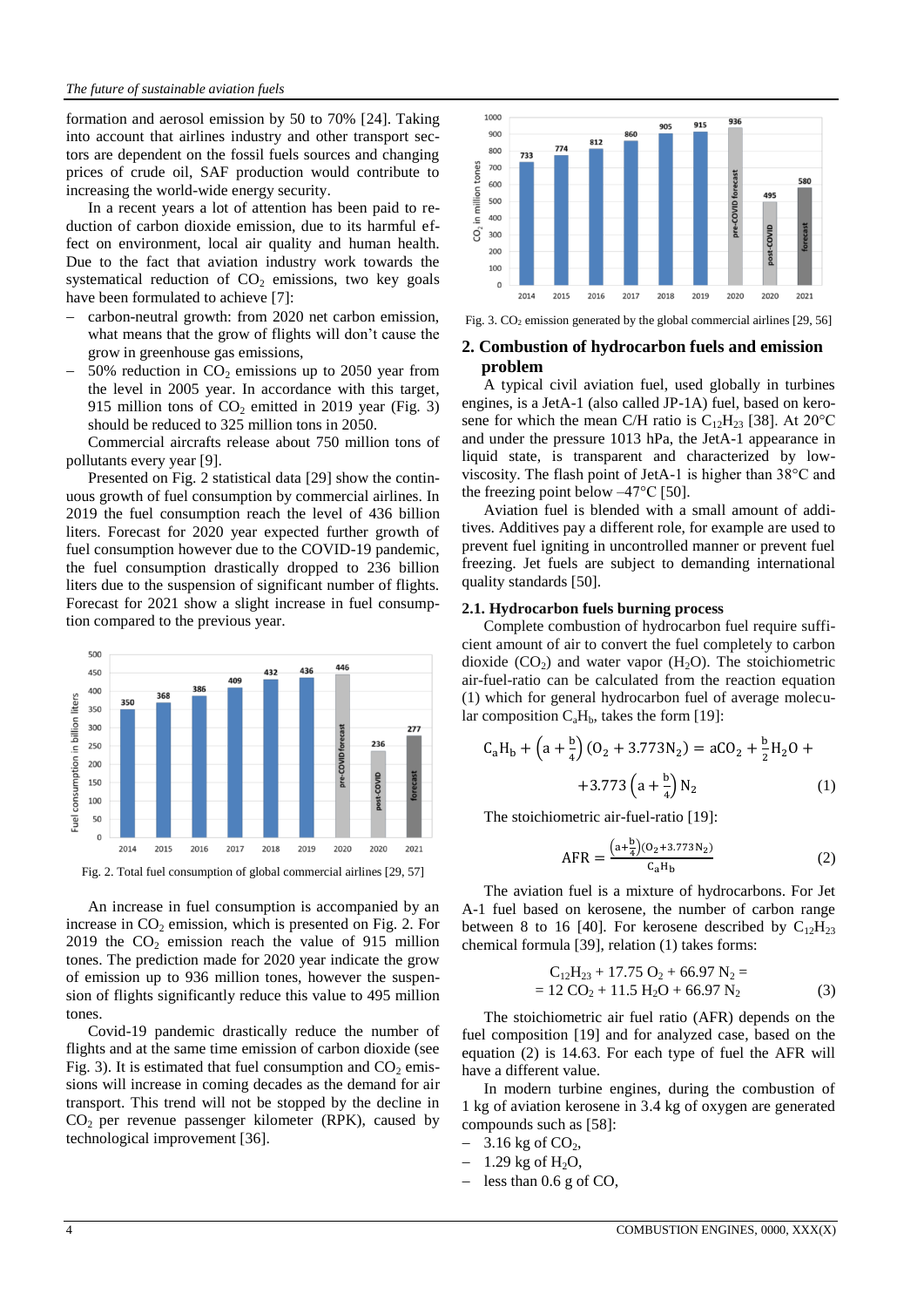- less than 15 g of  $NO_x$ ,
- less than  $0.8$  g of  $SO_2$ ,
- less than 0.01 g of UHC,
- 0.01 to 0.03 g of soot.

The amount of carbon dioxide in exhaust gases can be calculated from stoichiometric relationship (3). The combustion reaction can be write as follows:

$$
167 \text{ kg C}_{12}H_{23} + 568 \text{ kg O}_2 + 1875.16 \text{ kg N}_2 =
$$
  
= 528 kg CO<sub>2</sub> + 207 kg H<sub>2</sub>O + 1875.16 kg N<sub>2</sub> (4)

Assuming that 167 kg of  $C_{12}H_{23}$  fuel produces 528 kg of  $CO<sub>2</sub>$ , it can be written that:

$$
1 \text{ kg } C_{12}H_{23} = 528/167 \text{ kg } CO_2 \tag{5}
$$

Summarizing the above calculations, 1 kg of burned fuel produces about 3.16 kg of carbon dioxide.

Stoichiometric mixture contain sufficient amount of oxygen for complete combustion but the combustion process can also take place when there is excess (fuel rich) or deficiency of the oxygen (fuel lean). The deficiency of the oxygen result in incomplete combustion because there is insufficient amount of oxygen to fully oxidize the fuel ingredients carbon (C) and hydrogen (H) to  $CO<sub>2</sub>$  and  $H<sub>2</sub>O$ . During incomplete combustion are formed such components as carbon monoxide (CO) and unburned hydrocarbons (UHC) [53]. In general the combustion process in gas turbines continues with the excess of air, thus the exhaust gases consist primarily of such combustion product as  $CO<sub>2</sub>$ ,  $H_2O$ ,  $O_2$  and  $N_2$  [52].

The content of carbon dioxide in the exhaust gases generated by the aircraft engines comprises about 70% while the water vapor about 30%. Less than 1% of exhaust fumes consist of nitrogen oxides  $(NO_x)$ , oxides of sulfur oxide  $(SO_x)$ , carbon monoxide  $(CO)$ , partially burned or unburned hydrocarbons (UHC), particulate matter (PM) generally called soot and other trace compounds. The source of 'aviation emissions' are not only aircrafts but also ground support equipment (GSE), auxiliary power units (APU) and other included in the airport service [20].

Emissions from aircraft engines exert the impact on the climate and local air quality, which in turn translates into people's health. The main emitted greenhouse gases (GHG) are  $CO<sub>2</sub>$  and  $H<sub>2</sub>O$ .

The soot is an aerosol whereas  $SO_x$ ,  $NO_x$  and hydrocarbons contributes to aerosol production after emission. Emission of water vapor in connection with aerosol lead to condensation trail formation [36].

 $NO<sub>x</sub>$  from turbine engines operate like a catalyst in the oxidation process of  $CO$ ,  $CH<sub>4</sub>$  and other hydrocarbon compounds.  $NO<sub>x</sub>$  is not classified as a greenhouse gas but it change the concentration of two main GHG's, ozone  $(O_3)$ and methane  $(CH<sub>4</sub>)$ , through complex photochemical processes. Ozone increase at cruise altitude conduct to a positive Radiative Forcing (RF). Nitrogen oxide cause also increase of hydroxyl radical (OH), which react with  $CH<sub>4</sub>$ and in this way reduce its concentration and result in negative RF [36].

Carbon dioxide is long-lived greenhouse gas. Its atmospheric residence time is about 100 years [16]. The value of emission index (EI) for  $CO_2$  is defined as 3160  $\pm 60$  g of  $CO<sub>2</sub>$  per 1 kg of jet fuel for complete combustion [38]. The residence time for  $N_2O$  is about 114 years while for  $H_2O$ about 9 days [16].

#### **3. Sustainable aviation fuel**

The SAF term describe the nonconventional aviation fuel [16]. Its chemical and physical properties are similar to the properties of conventional jet fuel (fossil fuel) used in turbine engines. This type of fuel can be directly added to regular jet fuel and safely mixed with them to varying proportions (Table 1). Application of such kind of nonconventional fuel do not require engines or airport infrastructure modification. Fuels with such properties are also named drop-in fuels. This feature of drop-in-fuel is very important for aviation industry, because do not require new infrastructure implementation which is associated with additional costs. In addition new fuel implementation require developing new safety and operational procedures [31].

#### **3.1. Feedstock**

Sustainable aviation fuel can be produce from a wide range of available feedstocks.

As the most common and cheapest feedstock for SAF production are considered waste oils (used cooking oil, animal fats, other fatty acids) [49]. Based on this feedstock the sustainable fuel is produced through the HEFA conversion process and can be blend with traditional aviation fuel up to 50% by volume (Table 1). Neste company is able to process about approximately 1 million tonnes of waste oils per year.

The production cost for HEFA fuel was set at  $\epsilon$ 0.88 per liter, which is twice the cost of production of conventional aviation fuel based on kerosene [49].

Used cooking oil (UCO) can be received from commercial sources like restaurants and some households. In the European Union (EU) almost all recovered UCO is used for biofuel production [49]. Actually, 62% of UCO used for biofuel production in EU is imported. Three quarters of imported feedstock come from Asia. It has been estimated that collection of UCO from household would contribute to increase the availability to this raw material by 11% [49].

The animals fats (beef tallow, pork lard, chicken fat) are obtained from rendering plants and have application in food product, animal feed and soap processing. Costs of this feedstock are lower than for vegetable oil. Due to the fact that animals fats are used outside the biofuels sector, there is not expected the significant increase in demand of this raw material for SAF production within a decade [49].

The other example of raw material for sustainable fuel production are forestry residues, which with the excess wood can be processed into synthetic fuel through the Fischer-Tropsch process [49]. This feedstock can be also converted into renewable isobutanol and next through the ATJ process to jet fuel [49, 59].

Due to the large supply the municipal solid waste from households and industries can be used as sustainable feedstock for fuel production. This would reduce the emission of carbon dioxide and other gases that are released into atmosphere by municipal waste collected in landfills [10]. As examples can be mentioned products packing, food scraps, paper from newspapers or other articles, cardboard,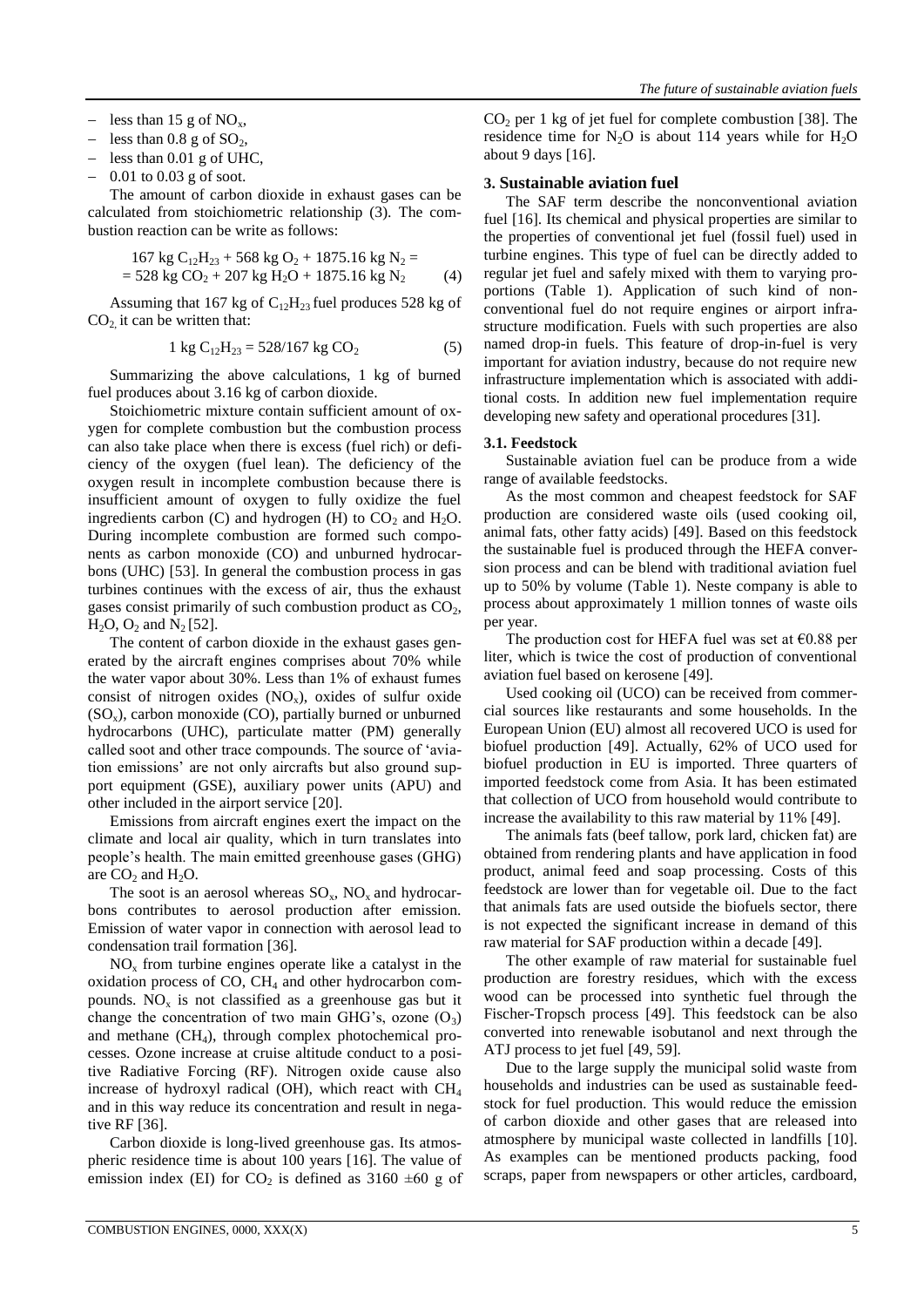bottles as well as clothing and furniture [10, 49]. Municipal waste of organic origin generate methane as a results of anaerobic decomposition [49].

Another group as an potential feedstock for SAF production are energy crops, like camelina, jatropha, algae and halophytes.

Camelina belongs to the group of non-food energy crops and is characterized by high lipid oil content (Fig. 4). The average oil content is about 30–40%. Camelina can grow on the infertile soil and is less susceptible to disease as other plants and can be cultivated as rotational crop for wheat and cereals [23]. After oil extraction remains the meal which can be used as animal feed. Energy crops used for sustainable fuel production should not compete with food production. They also should not have a negative impact on the environment and do not contribute to deforestation [23].



Fig. 4. Camelina [10]

The another example of energy crops is Jatropha (Fig. 5), which is inedible plant. This plant that can grow in marginal land which cause that is not compete with food production. Jatropha is characterized by rapid growth even in unfavorable conditions, is resistant to drought and pests. With a small amount of moisture the plant can yield for 40 years [23]. The meal left after oil extraction process is toxic, but due to the fact that contain nitrogen (N), potassium (K) and phosphorus (P), it can be used as organic fertilizer [23].



Fig. 5. Jatropha [10]

Algae (Fig. 6) are attractive raw material for SAF production due to several positive attributes. Algae are characterized by high lipid content, capacity to high absorption of  $CO<sub>2</sub>$  and quick growth. Algae do not require soil and water to growth, therefore do not affect the food cultivation [23]. Algae have ability to product large amount of lipids and carbohydrate by using sunlight, waste water and  $CO<sub>2</sub>$ . The residue of the algae oil extraction is biomass, that can be

used as animal feed, for bio-plastic preparing or further processed for energy production (dry biomass). Algae can produce 30 times more harvests per acre than other energy crops [23].



Fig. 6. Algae [10]

Halophytes (Fig. 7) are species of grasses that grow in salty water. Can grow in marshes, lakes, seashores, desert areas and in the sea. Due to the possibility of cultivation in difficult conditions, halophytes will not compete with food production [23].



Fig. 7. Halophytes [10]

#### **3.2. SAF production**

The diagram with SAF production data was presented on Fig. 8. The graph present information about SAF production from 2011 to 2019 as well as forecast for 2020 and 2021 year [25]. In present year, the production of SAF should achieve about 80 million litres. The estimated upper limit of production, that indicate the full production possibilities, get approximately 120 million of litres.

The forecast for 2025 year [25] indicate that SAF production will be on the level 3 billion of litres, however it is estimated that the upper production limit may reach approximately 4.5 billion litres [25].

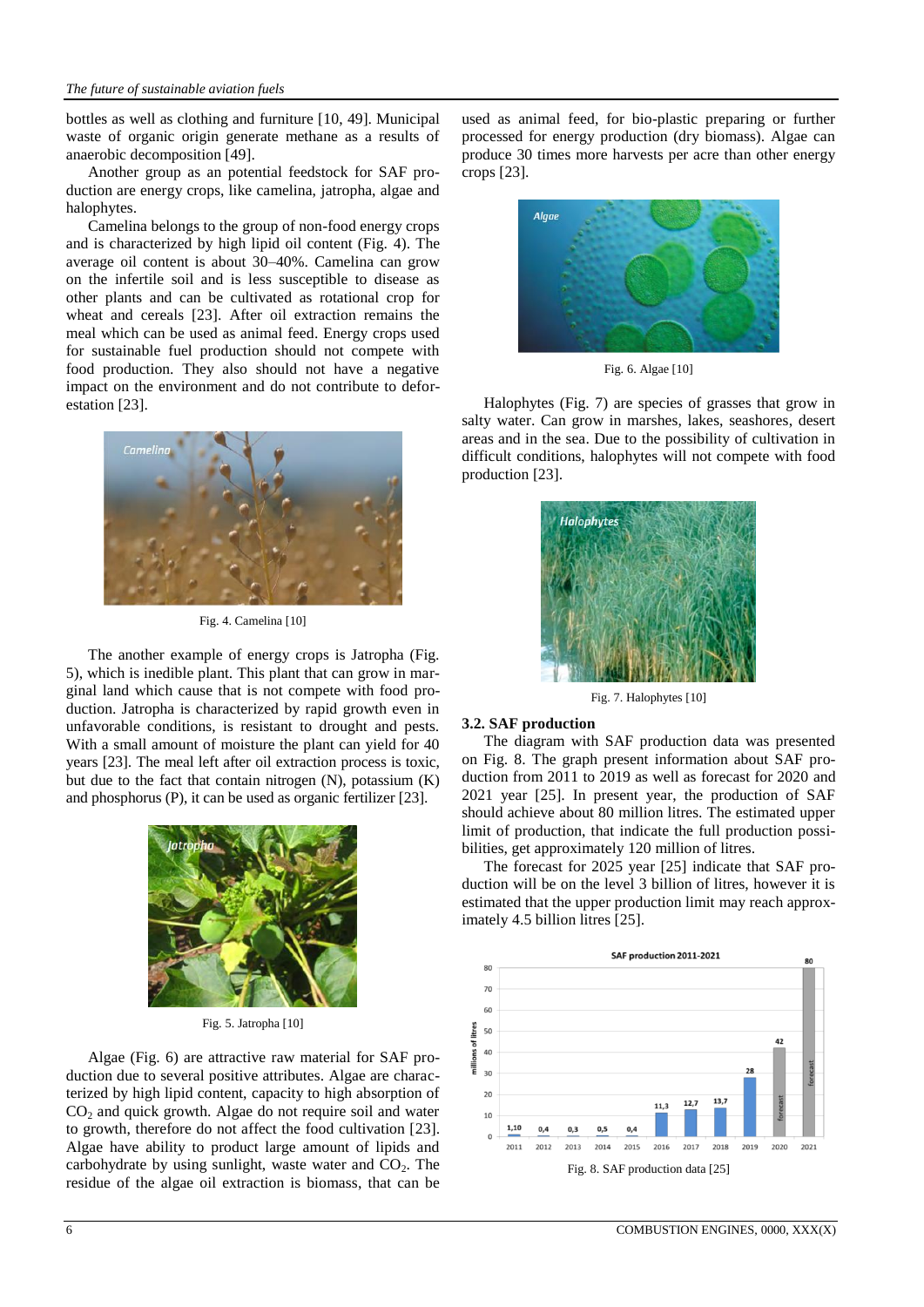The quantity of sustainable fuel used by commercial aircraft increase by 65% between 2019 and 2020, despite of the financial losses suffered by the airlines caused by pandemic. The another increase in SAF consumption by 70% is expected in 2021 [8].

Actually there are eight certified SAF conversion technologies [18, 34,41]:

- Fischer-Tropsch hydroprocessed synthesized paraffinic kerosene (FT),
- Synthesized paraffinic kerosene from hydroprocessed esters and fatty acids (HEFA),
- Synthesized iso-paraffins from hydroprocessed fermented sugars (SIP),
- Synthesized kerosene with aromatics derived by alkylation of light aromatic from nonpetroleum sources (FT-SKA),
- Alcohol to jet synthetic paraffinic kerosene (ATJ-SPK),
- Catalytic hydrothermolysis jet fuel (CHJ),
- Synthesized paraffinic kerosene from hydrocarbonhydroprocessed esters and fatty acids (HC-HEFA-SPK),
- Co-processing Synthetic Crude Oil in Petroleum Refinery.

In progress are three other conversion technologies such as [51]:

- High Freeze Point Hydroprocessed Esters and Fatty Acids Synthetic Kerosene (HFP HEFA-SK or HEFA+),
- Hydro-Deoxidation Synthetic Aromatic Kerosene (HDO-SAK),
- Alcohol-to-Jet Synthetic Kerosene with Aromatics (ATJ-SKA).

The information about the blending ratio (based on the technology pathway) and potential feedstock that can be used in a particular conversion process are listed in the Table 1.

| Reference<br>documentation | Technology             | Blending<br>ratio | Feedstock                                                                                      |  |
|----------------------------|------------------------|-------------------|------------------------------------------------------------------------------------------------|--|
| ASTM D7566<br>Annex 1      | <b>FT</b>              | 50%               | coal, natural gas, biomass                                                                     |  |
| ASTM D7566<br>Annex 2      | <b>HEFA</b>            | 50%               | bio-oils, animal fat,<br>recycled oils                                                         |  |
| ASTM D7566<br>Annex 3      | <b>SIP</b>             | 10%               | biomass used for sugar<br>production                                                           |  |
| ASTM D7566<br>Annex 4      | <b>FT-SKA</b>          | 50%               | coal, natural gas, sawdust,<br>biomass                                                         |  |
| ASTM D7566<br>Annex 5      | ATJ-SPK                | 50%               | biomass from ethanol or<br>isobutanol production                                               |  |
| ASTM D7566<br>Annex 6      | <b>CHJ</b>             | 50%               | triglicerydes such as<br>soybean oil, jatropha oil,<br>camelina oil, carinata oil,<br>tung oil |  |
| ASTM D7566<br>Annex 7      | HC-HEFA-<br><b>SPK</b> | 10%               | algae                                                                                          |  |
| <b>ASTM D1655</b>          | $Co-$<br>processing    | 5%                | fats, oils, greases from<br>petroleum refining                                                 |  |

Table 1. SAF conversion processes [34]

Coal and natural gas presented in Table 1 as a possible feedstock for FT and FT-SKA process, are non-renewable sources of raw material, therefore are not suitable for sustainable fuel production [35].

**Fischer-Tropsch Synthetic Paraffinic Kerosene (FT-SPK)** process was approved by ASTM in 2009 [52]. The FT conversion technology consists of steps such as biomass gasification, cleaning and conditioning of the produced synthesis gas. The synthesis gas is catalytically converted by the FT process into hydrocarbons such as jet fuel or diesel [18, 35]. Gasification is partial oxidation process that take place at high temperature (700–1500°C). During this process biomass and gasifying medium such as air, oxygen or steam is converted into synthesis gas, primarily consisting of CO,  $CH_4$  and  $H_2$  (hydrogen). After gasification syngas is prepared for catalytic conversion by cleaning and conditioning. Syngas consist also of  $CO<sub>2</sub>$ , a range of higher hydrocarbon chains (tars) and other pollutants as hydrogen sulfide  $(H<sub>2</sub>S)$  and particulate matter. The main objective of syngas cleaning is removal of tar, particular matter and chemical element such as S (sulfur), N (nitrogen), Cl (chlorine) [18].

The gas conditioning process is carried out to optimize gas quality before the catalytic synthesis of the syngas, which lead to the desired final product. In FT synthesis process, the CO and  $H_2$  gases react in the attendance of the catalyst to create liquid hydrocarbons [18].

The fuels produced through the Fischer Tropsch pathway, named FT fuels, are characterized by non-toxicity, lack of nitrogen oxide emission, high cetane number which characterized the fuel ability to self-ignition of compressed fuel-air mixture. The other advantages of Fischer Tropsch fuels are low sulfur and aromatic content, reduced particulate matter emission and fuel combustion of such compounds as carbon dioxide and hydrocarbons [23]. In accordance with [23], the efficiency of FT conversion process ranges from 25 to 50%.

The fuels obtained by this production process are similar to Jet A-1 fuel. They are composed of hydrocarbons which amount and length may differ in comparison to conventional jet fuel. Also the number of H/C ratio may be different [16].

**Hydroprocessed Esters and Fatty Acids (HEFA)** process was approved in 2011. The HEFA pathway consist of catalytic reactions of various mechanism in hydrogen attendance. The first step in this conversion process is the hydrogenation, which consist in saturation of double bonds of the lipid chain by the catalytic addition of hydrogen. Hydrogen addition allow to remove the carbonyl group after hydrogenation and to brake the glycerol compound creating propane and chains of free fatty acid (FFA). The carboxyl group attached to the FFA can be removed to form straight paraffin chains by three ways: hydro-deoxygenation (HDO), decarboxylation (DCOX) or decarbonylation (DCO). To improve biofuel properties other processes are required: isomerization, cracking or cyclization [18]. The properties of final product are influenced by such factor as feedstock type and operating conditions (used catalyst, reaction pressure and temperature) [18].

**Synthesized iso-paraffins (SIP)** process was approved in 2014. This method is a biochemical conversion technology which allow for sustainable fuel production through the sugar fermentation [18]. As a feedstock can be used sugar cane or other sugar plants, for example sugar beets, sweet sorghum, cellulosic sugars or halophytes [18]. Direct sugar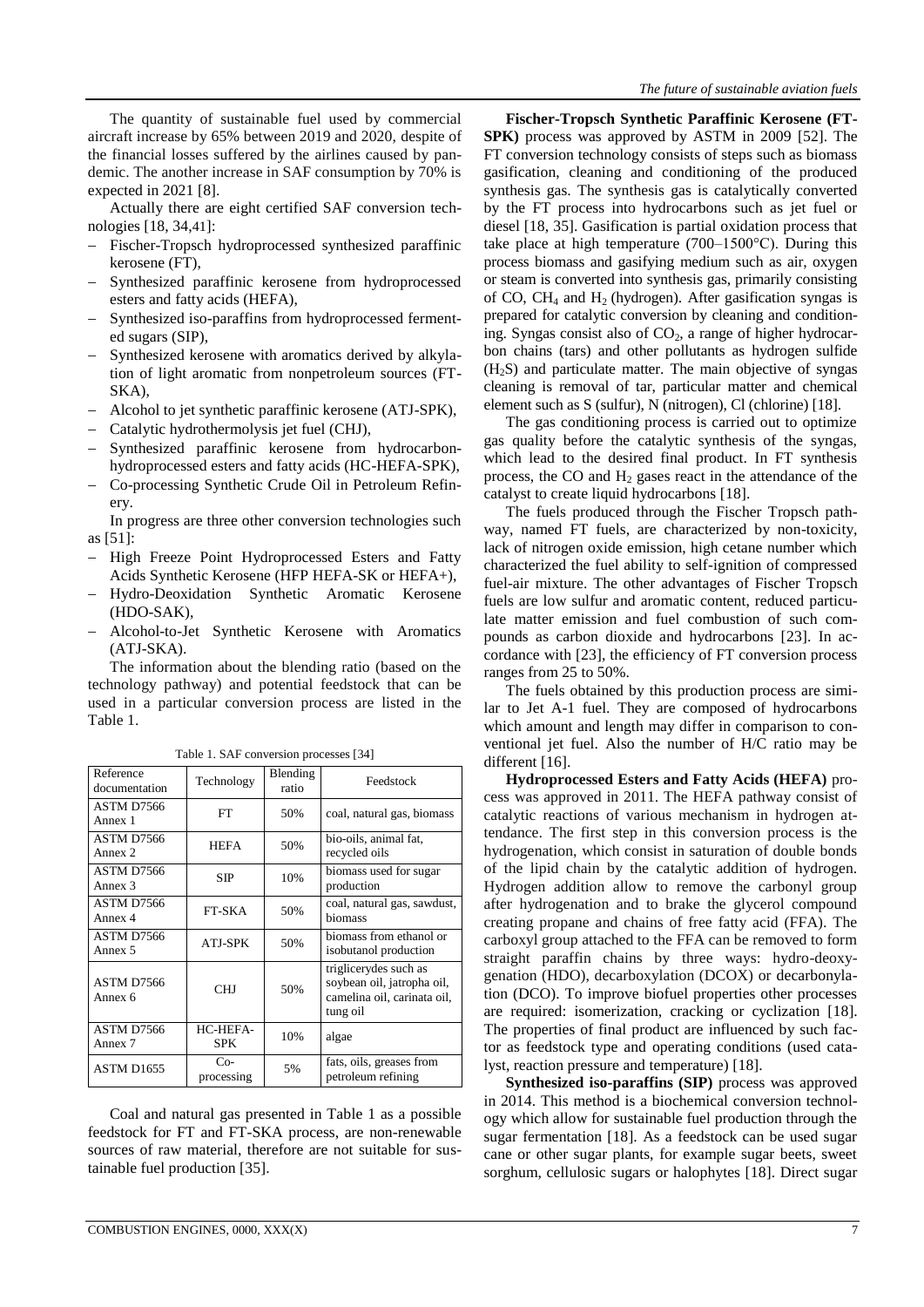to hydrocarbon process (DHSC) include hydrolysis of biomass, carbohydrate fermentation, purification and hydroprocessing.

**Alcohol-to-Jet Synthetic Paraffinic Kerosene (ATJ-SPK)** technology was approved in 2016 [52]. This is biochemical conversion process for SAF production from alcohols such as methanol, ethanol, butanol and long-chain fatty alcohols [59]. First step in this technology pathway is biomass pretreatment and conditioning. After this activity alcohol can be produced through fermentation process. Further process of alcohol conversion to jet fuel include alcohol dehydration, oligomerization and hydrogenation [18].

**Catalytic hydrothermolysis jet fuel (CHJ)** receive certification in 2020 [37]. CHJ process consist of a reaction such as cracking, hydrolysis, decarboxylation, isomerization and cyclization. During the production pathway the triglycerides are change into the composition of straight chain, branched and cyclic hydrocarbons [59]. The reaction progress at presence of water and with/without a catalyst. The reaction process takes place at temperature 450–475°C and pressure of 210 bar [59]. The reaction products are processed to decarboxylation and hydrotreating for saturation and oxygen removal. The final step is fractionation for separation to naphtha, jet fuel and diesel [59].

**Synthesized paraffinic kerosene from hydrocarbonhydroprocessed esters and fatty acids (HC-HEFA-SPK)**  certified in 2020 [37]. In this process, the processed hydrocarbons are of biological origin. Their comes from oils found in *botryococcus braunii* algae [27].

**Co-processing** is the last approved SAF conversion pathway that contain co-processing of fats, oils and greases in conventional petroleum refinery, for supplying petroleum refining process [18]. This process was approved in 2018 and was include as an update (Annex A1) to ASTM D-1655 documentation [52].

The selected properties of neat fuels obtained by FT-SPK, HEFA, SIP and ATJ-SPK conversion technologies in relation to Jet A-1 fuel are presented in Table 2.

|                                                       | Limits<br><b>ASTM</b><br>D1655 and<br>D7566 | Jet<br>$A-1$ | FT-<br><b>SPK</b> | <b>HEFA</b> | <b>SIP</b>    | $ATJ-$<br><b>SPK</b> |
|-------------------------------------------------------|---------------------------------------------|--------------|-------------------|-------------|---------------|----------------------|
| Density<br>$15^{\circ}$ C kg/m <sup>3</sup>           | 775–840                                     | 803.30       | 744.50            | 756.70      | 773.10        | 757.10               |
| Kinematic<br>Viscosity<br>$-20^{\circ}$ C<br>$mm^2/s$ | max. 8.0                                    | 4.04         | 3.80              | 4.80        | 14.13         | 4.80                 |
| Heat of<br>combustion<br>MJ/kg                        | min. 42.80                                  | 43.25        | 44.10             | 44.15       | 44.10         | 43.20                |
| Freezing<br>point °C                                  | -47                                         | $-49.60$     | $-42.90$          | $-54.40$    | $\langle -80$ | $\langle -80$        |
| Flash point<br>$\rm ^{\circ}C$                        | min. 38                                     | 40.50        | 51.50             | 42.00       | 107.50        | 47.50                |

## **3.3. SAF certification and quality control**

Like all fuels used in aviation, sustainable aviation fuels need meets technical and certification requirements, allowing to use in commercial aircraft.

The standard specification for Jet A (commonly used in US) and Jet A-1 fuel (commonly used of the rest of the world) is ASTM 1655 'Standard Specification for Aviation Turbine Fuels'[\[28\].](https://www.iata.org/contentassets/d13875e9ed784f75bac90f000760e998/iata20guidance20material20for20saf.pdf) The other commonly used quality standard, confirmed by United Kingdom Ministry of Defence, is UK Defence Standard 91-91'Turbine Fuel, Aviation Kerosene Type, Jet A-1' (Def Stan 91-91) [41]. The differences between these two specifications are related to test limits for acidity level and naphthalene content [41].

The technical certification of SAF is regulated by the ASTM D7566 'Standard Specification for Aviation Turbine Fuel Containing Synthesized Hydrocarbons'[41]. This is the first specification that SAF need to meet. After that it can be blended with traditional fuel up to the allowable certified limit outlined in D7566. After blending process prepared fuel mixture is certified with ASTM D1655 [\[28\]](https://www.iata.org/contentassets/d13875e9ed784f75bac90f000760e998/iata20guidance20material20for20saf.pdf).

Specifications allow to control the physical and chemical properties of fuel as well as allow for periodic checking for compliance. The deviations from standards included in the specifications are not permitted [28].

In many cases fuel have to travel many kilometers from the production facility to the direct recipient by various means of transport. From this reason the supply chain also require quality control. In situation when tested fuel does not meet the standards presented in ASTM (at the refinery or along the supply chain), the batch must be separate from other fuel and retested [41].

To the most common examples of quality documentations related to the sustainable aviation fuel are:

- Refinery Certificate of Quality (RCQ),
- Certificate of Analysis (COA),
- Recertification Test Certificate (RTC).

RCQ is the final document, created in the refinery for each part of product, that describe the quality of the product. It contains the results of measurements made in laboratory as well as information about the type and amount of additives that can be implemented to the fuel. This document contain also information about refinery name, batch number, date, as well as information that fuel meets ASTM D1655 [41].

COA can be issued by laboratories or by certified inspectors. This documentation include information about refinery name, batch number, date, information that fuel meets ASTM D1655 or D7655 [41]. COA does not contain detailed information about additives added previously but usually contain the results from ATA Specification 103: Standard for Jet Fuel Quality Control at Airports [41]. The Refinery Certificate of Quality and Certificate of Analysis are similar documents [41].

RTC confirms that recertification tests has been carried out. This process is implemented to check whether the fuel quality has not changed and meets specification requirements after transportation. Recertification is also necessary while the aviation product (fuel) is transfer to installation under conditions which may result in contamination, for example when fuel travel by the multiproduct pipeline [28, 41].

Quality process for conventional fuel begins with creation of RCQ in accordance to proper specification (ASTM D1655 or Def Stan 91-91). After leaving refinery, fuel start the transportation process to its destination, by variable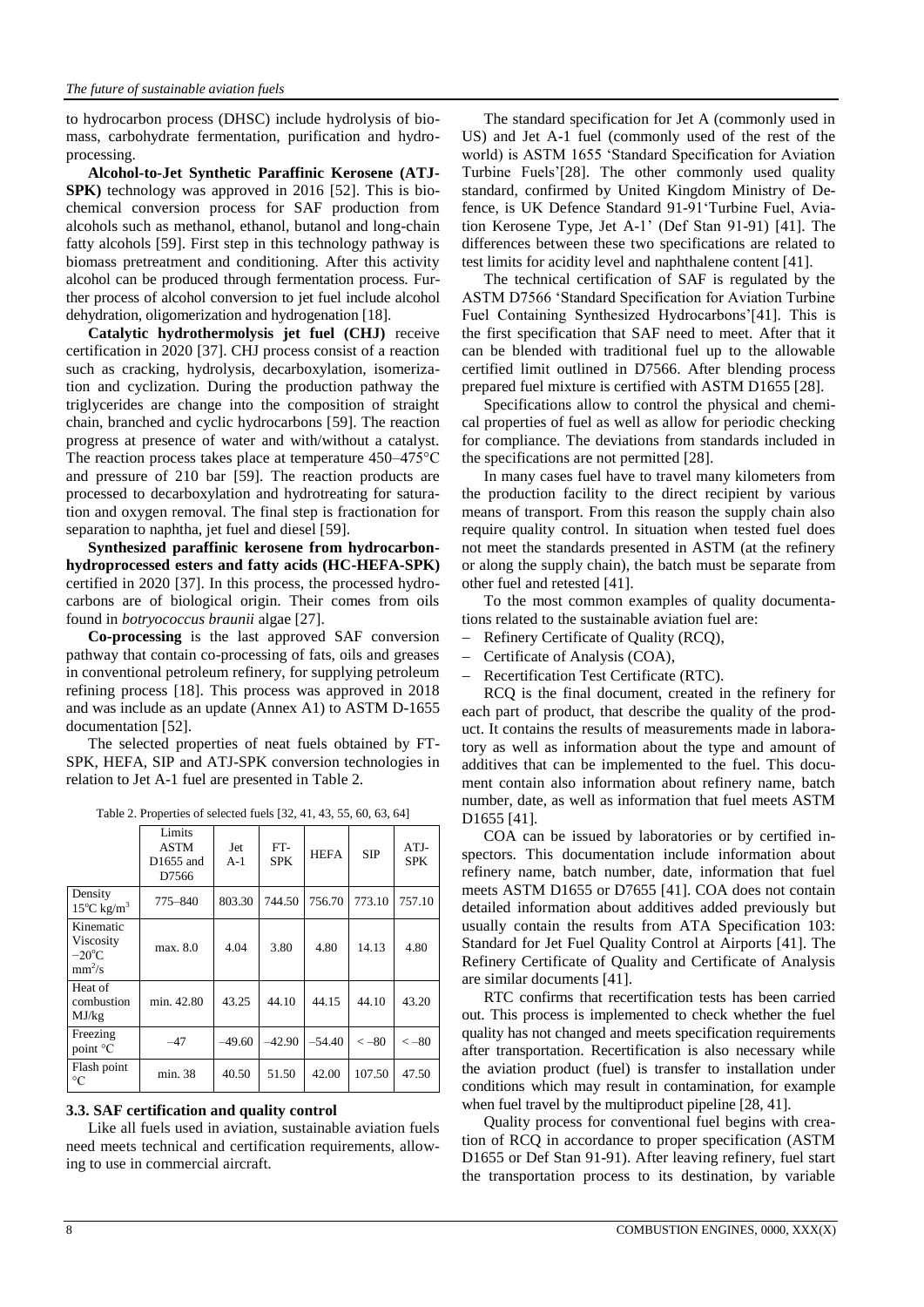means of transport (tanks, pipelines, trucks, etc.). At each transition point the fuel is re-inspected and COA certificate is issued. For neat SAF this process is similar but some additional steps occurred. In this case in refinery will be create RCQ in accordance with ASTM D7566 [28].

Blending process may occur directly at the refinery or at the suitable point along the supply chain (storage facility, airport). The choice of blending point depends on the access to conventional fuel [28]. Another important point is the fact, that conventional fuel composition is not constant and may vary within the range indicated by the specification. As an example can be used the density and aromatic content which are the key parameters for blending process, therefore at firs the composition of fuel should be known, to make sure that the final product meet the ASTM D7566 [28].

## **3.4. SAF producers**

Actually, there are two main SAF producers: World Energy and Neste. World Energy (Fig. 9) start production in 2016 in their facility located in Paramount in California. Initially they supply United Airlines and later their expanded collaboration to KLM. Besides the SAF, the company also has in their offer biodiesel, renewable diesel, RINs and glycerin and fatty acids [62].



Fig. 9. World Energy in Paramount [14]

Neste (Fig. 10) is the world's largest SAF and renewable diesel producer. Their deliver SAF to San Francisco International Airport from refinery plant located in Rotterdam (Netherlands) by using existing multi-product pipeline infrastructure. Neste MY Renewable Jet Fuel TM , the brand name of produced SAF, is made from renewable waste and residue materials, like used cooking oil or animal fats [46].



Fig.10. Neste refinery plant in Rotterdam [47]

They manufacture renewable products in Finland, Netherlands and Singapore. The company plan increase its renewable annual production capacity from actual 3.2 to 4.5 million tons in the first quarter of 2023. 1.3 million tons will be provided by Singapore facility. The facility located in Rotterdam and Singapore are the biggest and the most advanced renewable fuels refineries in the world [45].

There are also other companies interested in SAF production. Fulcrum Bioenergy, is produce the low-carbon and lowcost transportation fuel from household garbage [21]. In this year the company finish the construction of the Sierra BioFuels factory located east of Reno in Nevada. They plan to convert 175 thousand tons of municipal solid waste into approximately 11 million gallons of synthetic crude [21].

Received product will be then upgraded to transportation fuels like sustainable aviation fuel, renewable diesel and renewable gasoline (Fulcrum FuelTM). The fuel production will begin during at fourth quarter of 2021 year. Fulcrum strategic partners include BP, United Airlines, Cathay Pacific, Japan Airlines and World Fuel Servicesand Marubeni [21].

Another example of company interested in SAF production is Red Rock Biofuels, which used a waste woody biomass as a feedstock. This company plans to convert 136 thousand tons of wood waste into 15 million gallons of SAF and renewable diesel [41].

The number of airports that distributing sustainable aviation fuel in the continuously manner or in batch is gradually increasing. Detailed information are contain in Table 3.

#### **3.5. SAF application**

Sustainable aviation fuels are an alternative option to conventional fuels and they properties may help to achieve the goals of aviation sector decarbonisation. Airbus, considered as a pioneer in SAF introduction, willingly supports all initiatives that contribute to sustainable fuel development and application in commercial flights. Today sustainable fuel can be applied in amount up to 50% without any modification of engine fuel system. Researches are carried out on the possibility of using larger amounts of alternative fuels. This will allow in the future for complete kerosene replacement by SAF.

On 29th June 2011, took place the first commercial Air-France KLM flight on sustainable jet fuel, using Boeing 737-800 [54]. Aircraft engines were operated on conventional jet fuel blended in 50% with sustainable fuel. The flight numbered KL1233 took place between Amsterdam Schiphol Airport and Paris Charles de Gaulle Airport carrying 171 passengers [54].

In 2012 took place the first flight of Air Canada (AC991), from Toronto to Mexico City, on airbus A319 aircraft powered by 50% blend of sustainable alternative fuel. Applied sustainable aviation fuel was produced from used cooking oil provided by SkyNRG. This flight was named "Perfect Flight" due to the fact that the routs and altitude were optimized, which finally help to decrease fuel consumption and reduce the noise generated by the aircraft [3].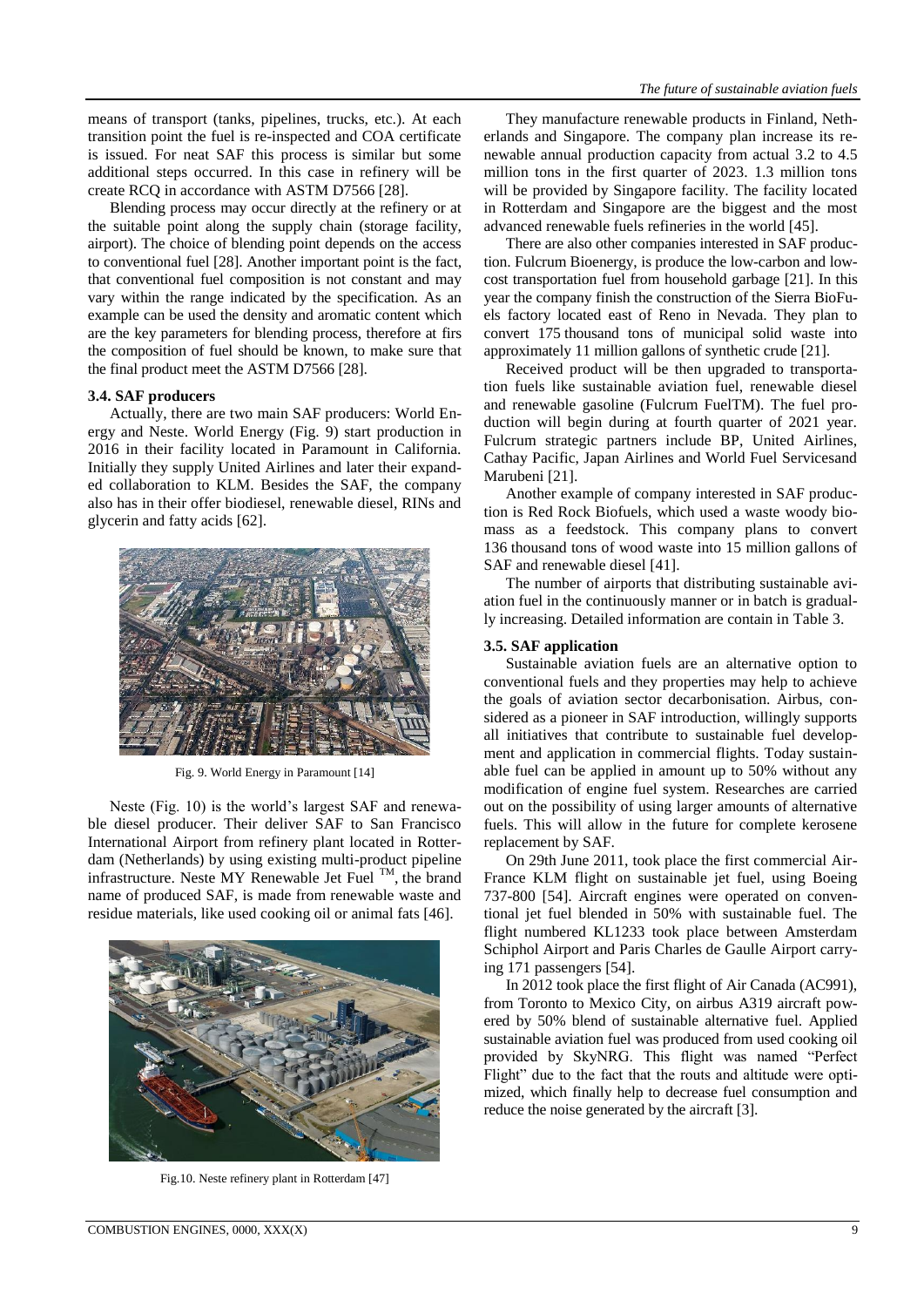| Date       | Airport                                  | <b>State</b>             | <b>Status</b>                            | Fuel producer                                      |  |
|------------|------------------------------------------|--------------------------|------------------------------------------|----------------------------------------------------|--|
|            |                                          |                          |                                          | Canada's Biojet Supply                             |  |
| 06.10.2021 | <b>Toronto-Pearson Airport</b>           | Canada                   |                                          | Chain Initiative (CBSCI)                           |  |
| 14.09.2021 | Boeing Field/King County Intl<br>Airport | <b>USA</b>               |                                          |                                                    |  |
| 23.08.2021 | Le Bourget Airport                       | France                   |                                          | TotalEnergies                                      |  |
|            | Melbourne Orlando International          |                          |                                          |                                                    |  |
| 13.08.2021 | Airport                                  | Australia                |                                          | Neste                                              |  |
| 14.07.2021 | Farnborough Airport                      | United Kingdom           | Ongoing deliveres                        | Neste                                              |  |
| 12.07.2021 | Zurich Airport                           | Switzerland              | (offtake agreement)                      | Neste                                              |  |
| 28.06.2021 | Cologne Airport                          | Germany                  |                                          | Neste                                              |  |
| 06.05.2021 | Munich Airport                           | Germany                  |                                          | N/A                                                |  |
| 26.04.2021 | Aspen Airport                            | <b>USA</b>               |                                          | Neste                                              |  |
| 26.04.2021 | <b>Clemont-Ferrand Airport France</b>    | France<br>United Kingdom |                                          | Air BP                                             |  |
| 06.04.2021 | Biggin Hill Airport, London              |                          |                                          | Air BP                                             |  |
| 23.03.2021 | Van Nuys Airport                         | <b>USA</b>               |                                          | <b>World Energy</b>                                |  |
| 23.03.2021 | John Wayne Orange County Airport         | <b>USA</b>               |                                          | <b>World Energy</b>                                |  |
| 04.03.2021 | Piedmont triad international airport     | <b>USA</b>               | <b>Batch delivery</b>                    | Neste                                              |  |
| 01.03.2021 | <b>Bristol Airport</b>                   | <b>United Kingdom</b>    | <b>Batch delivery</b>                    | $\overline{BP}$                                    |  |
| 26.02.2021 | Monterey Regional Airport                | <b>USA</b>               |                                          | Neste                                              |  |
| 26.02.2021 | Oakland International Airport            | <b>USA</b>               | Ongoing deliveres                        | Neste                                              |  |
| 12.02.2021 | Camarillo Airport                        | <b>USA</b>               | (offtake agreement)                      | N/A                                                |  |
| 08.12.2020 | London Luton Airport                     | United Kingdom           |                                          | Neste                                              |  |
| 03.02.2020 | Fort Lauderdale Executive Airport        | <b>USA</b>               | <b>Batch delivery</b>                    | Gevo                                               |  |
| 07.09.2019 | Bob Hope Burbank airport                 | <b>USA</b>               | Ongoing deliveres<br>(offtake agreement) | Neste                                              |  |
| 23.08.2019 | Jackson Hole Airport                     | <b>USA</b>               | <b>Batch delivery</b>                    | Gevo                                               |  |
| 01.06.2019 | Umeå Airport                             | Sweden                   | <b>Batch delivery</b>                    | Air BP                                             |  |
| 01.06.2019 | Malmö Airport                            | Sweden                   | <b>Batch</b> delivery                    | Air BP                                             |  |
| 02.05.2019 | New York's Republic Airport              | <b>USA</b>               | <b>Batch delivery</b>                    | Gevo                                               |  |
| 17.01.2019 | Van Nuys Airport                         | <b>USA</b>               | <b>Batch delivery</b>                    | Gevo                                               |  |
| 19.12.2018 | Stockholm Bromma Airport                 | Sweden                   | Ongoing deliveres<br>(offtake agreement) | Air BP                                             |  |
| 19.12.2018 | Åre Östersund Airport                    | Sweden                   | <b>Batch delivery</b>                    | <b>World Energy</b>                                |  |
| 19.12.2018 | Göteborg Landvetter Airport              | Sweden                   | <b>Batch delivery</b>                    | <b>World Energy</b>                                |  |
| 19.12.2018 | <b>Visby Airport</b>                     | Sweden                   | <b>Batch</b> delivery                    | World Energy                                       |  |
| 19.12.2018 | Luleå Airport                            | Sweden                   | <b>Batch delivery</b>                    | <b>World Energy</b>                                |  |
| 06.12.2018 | San Francisco Airport                    | <b>USA</b>               |                                          | World Energy                                       |  |
| 12.11.2018 | Kalmar Öland Airport                     | Sweden                   | Ongoing deliveres                        | World Energy                                       |  |
| 14.05.2018 | Vaxjo Smaland Airport                    | Sweden                   | (offtake agreement)                      | World Energy                                       |  |
| 19.04.2018 | Toronto-Pearson Airport                  | Canada                   | <b>Batch delivery</b>                    | Canada's Biojet Supply<br>Chain Initiative (CBSCI) |  |
| 08.11.2017 | Chicago O'Hare Airport                   | <b>USA</b>               | <b>Batch delivery</b>                    | Gevo                                               |  |
| 03.10.2017 | <b>Brisbane Airport</b>                  | Australia                | <b>Batch delivery</b>                    | Gevo                                               |  |
| 21.08.2017 | Bergen Airport                           | Norway                   |                                          | <b>World Energy</b>                                |  |
| 26.07.2017 | <b>Halmstad City Airport</b>             | Sweden                   | Ongoing deliveres                        | World Energy                                       |  |
| 05.01.2017 | Stockholm Arlanda Airport                | Sweden                   | (offtake agreement)                      | World Energy                                       |  |
| 24.05.2016 | Montreal Trudeau Airport                 | Canada                   | <b>Batch delivery</b>                    | Canada's Biojet Supply<br>Chain Initiative (CBSCI) |  |
| 01.03.2016 | Los Angeles Airport                      | <b>USA</b>               | Ongoing deliveres                        | World Energy                                       |  |
| 22.01.2016 | Oslo Airport                             | Norway                   | (offtake agreement)                      | World Energy                                       |  |
| 26.01.2014 | Karlstad Airport                         | Sweden                   | <b>Batch</b> delivery                    | Statoil                                            |  |

Table 3. List of airports distributing SAF [33]

Between 2011 and 2015, 22 airlines accomplish over 2500 passenger flights on fuel containing up to 50% of biojet fuel. The bio-jet feedstock included used cooking oil, camelina, jatropha, algae and sugarcane [30].

On 18th of March 2021 took place the first test flight of Airbus A350 (Fig. 11) supplied by 100% Sustainable Aviation Fuel. Tests were conducted on Blagnac airport located in Toulouse, in France [2].

Nowadays all Airbus aircrafts are certified to fly on jet fuel blended with SAF up to 50%. An Airbus-led project named 'Emission and Climate Impact of Alternative Fuel' (ECLIF3) in collaboration with Rolls Royce, DLR (German Aerospace Research Center) and Neste (SAF producent) [2, 44]. The goal of the project is looking into the effect of

100% SAF application on engine emission and performance. Test are conducted on Airbus A350-900 powered by Trent XWB – three-shaft turbofan engine [\[2\]](https://www.neste.com/releases-and-news/aviation/aviation-leaders-launch-first-flight-100-sustainable-aviation-fuel-emissions-study-commercial).



Fig.11. Airbus A350 flight on 100% SAF (2021) [2]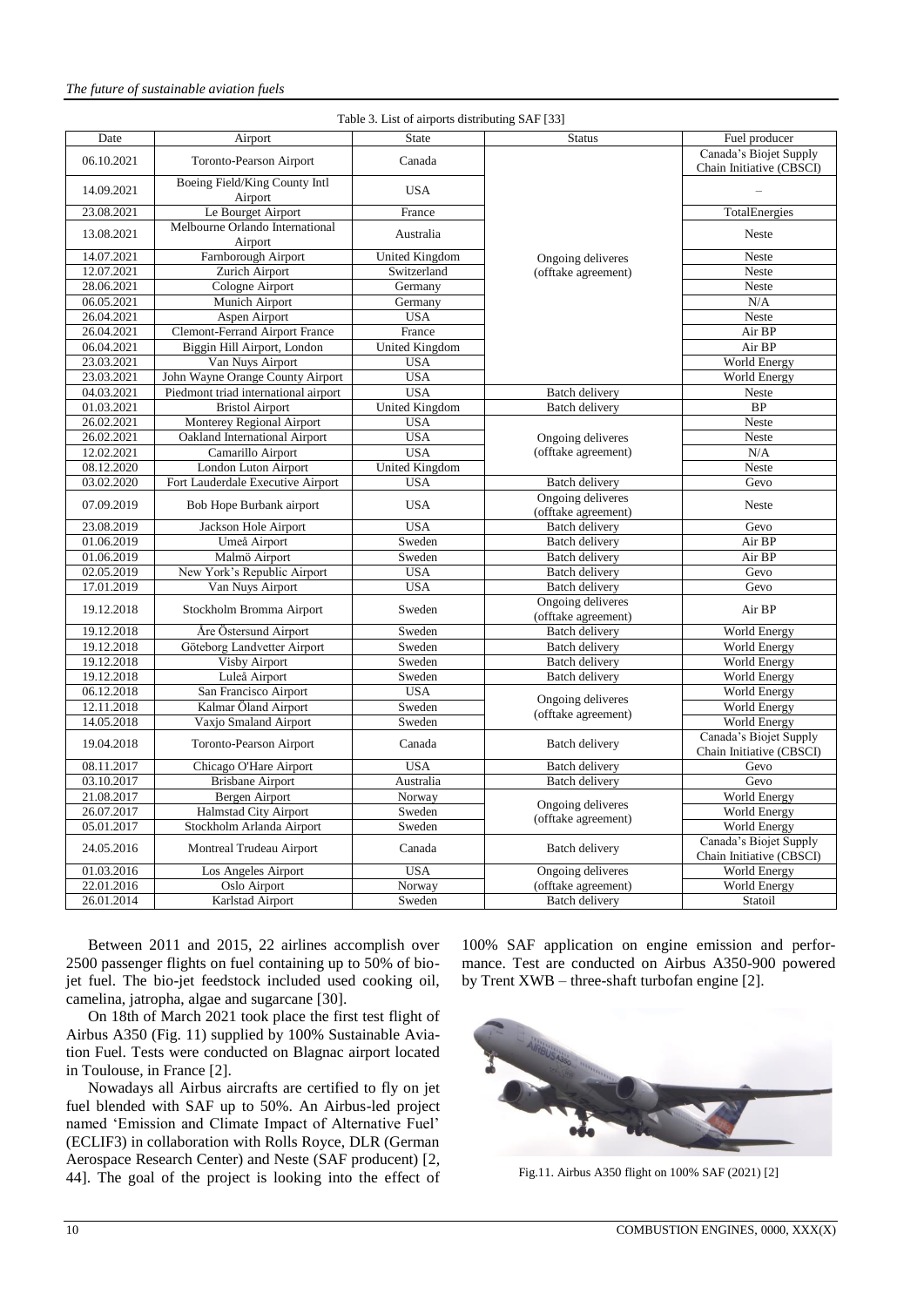The emissions generated by 100% SAF fuel, measured during ground and flight tests were used for comparison with emissions emitted during kerosene burning and kerosene with low sulfur content [2]. Conducted researches will also include the control of particulate-matter emissions [2]. The first flight of aircraft fueled by 100% SAF went well, without noticeable difference in engine behavior.

On  $18<sup>th</sup>$  of May 2021 at 15:40 took place the first longhaul flight on the aircraft supplied by SAF produced entirely in France. Air France Flight 342 was from Paris-Charles de Gaulle Airport (CDG) to Montreal in Canada. Fuel was made from waste and residue source that come from the circular economy. It was produced from used cooking oil by Total company in La Mede bio-refinery and Qudalle factory. Developed sustainable fuel received ISCC-EU certification from International Sustainability & Carbon Certification System. Prepared fuel mixture contained 16% of SAF and allow for  $CO<sub>2</sub>$  emission reduction by 20 tonnes. The Air France KLM conducted their first flight on SAF in 2009 year. Between 2014 and 2016 they made 78 flights on aircrafts powered by fuel with 10% of SAF blend [1].

On  $17<sup>th</sup>$  June 2021 took place first commercial flight of Japan Airlines (JAL), numbered JL515, using two types domestically produced SAF, blend with the jet fuel. The flight on Airbus 350 aircraft, was from Tokyo Haneda to Sapporo (Chin-Chitose) [13]. The 3,132 liters of SAF was blended with conventional jet fuel at 9.1% blending ratio. The first type of used SAF was produced from wood chips by Mitsubishi Power, Toyo Engineering and JERA and the second from algae by IHI Corporation. The JAL Group plan permanently introduce 10% of SAF to conventional aviation fuel by 2030 [12, 13, 22].



Fig. 12. First Beluga flight with SAF [5]

The other example of SAF application is Airbus Beluga first flight in December 2019 (Fig. 12). Beluga aircrafts named also Super Transporter are used for transportation huge loads such as fuselage fragments or wings. Beluga fleet operating from Broughton in Wales, will be supply by 35% blend of non-fossil derived fuel. The sustainable feedstock is used to produce the SAF for Beluga fleet, such as cooking oil. The fuel is supplied to Airbus in Broughton and Hamburg by Air bp [4].

Since first passenger flight on SAF blend fuel in 2011 year until now, there was more than 375 thousand of commercial flights operated on this kind of fuel [11].

In previous year, the SAF production was about 190 thousand tones, which is less than 0.1% of the total fuel consumption. The main reason of such low production is SAF prices, which are two up to three times higher in accordance to fossil fuels [6].

It is worth to mentioned that Swiss International Air Lines (SWISS) create the first complex logistic chain for importing Neste MY Sustainable Aviation  $\widetilde{\mathrm{Fuel}}^{\mathrm{TM}}$  to Switzerland in collaboration with different business partners [51]. At the same time it does makes SWISS the first airline which use the SAF in its regular operation from Switzerland. In addition Swiss airlines collaborate with Lufthansa Group on SAF researches and adoption.

Lufthansa Group conducted in 2011 the first long-term test of biofuels in their scheduled flight operations in cooperation with Neste [48].

## **3.6. Infrastructure**

Commercial airports have an extensive airport infrastructure for fuel management – fuel receive, storage and transmition to the fuel tanks located on the aircraft. Fuel infrastructure consist of fuel tanks, pipelines, fuel pumps, flow meters to control the flow of the fuel, filters to remove contaminants, safety system to detect and prevent fuel leakage. Fuel is delivered to the fuel tanks located in the aircraft wings by hydrant systems or fuel truck [41]. There are several means of transport used for fuel transition from manufacturer to the destination place. Commonly used in aviation Jet-A fuel is mostly transfer by pipes [41]. SAF can be transport by pipelines only in case when it is coprocessing in refinery and meet ASTM standards. For example Neste company transport SAF to the West Coast where is blended with conventional jet fuel. Prepared fuel is delivered by pipes to the San Francisco International Airport [41].

The World Energy use different delivery schedule. The Jet-A fuel is delivered to the production facility by trucks and there blended with SAF. Then sustainable fuel is delivered to Los Angeles International Airport by truck. The delivery schedule depends on many factors. In case of methods used by World Energy decided mostly the neighborhood of airport, availability of Jet-A fuel nearby and low fuel volumes [41]. Different delivered methods will be used for low volume SAF production and for higher volumes.

- There are two options of SAF blending in the terminal:
- In the first case (Fig. 13) both SAF and Jet-A are storage in separate tank. Individual tank is used to blending process. If the sample of blended fuel meet the requirements from ASTM D7655, is denote as ASTM D1655 and is ready to delivery,



Fig. 13. First option of Jet-A and SAF blending at the terminal [41]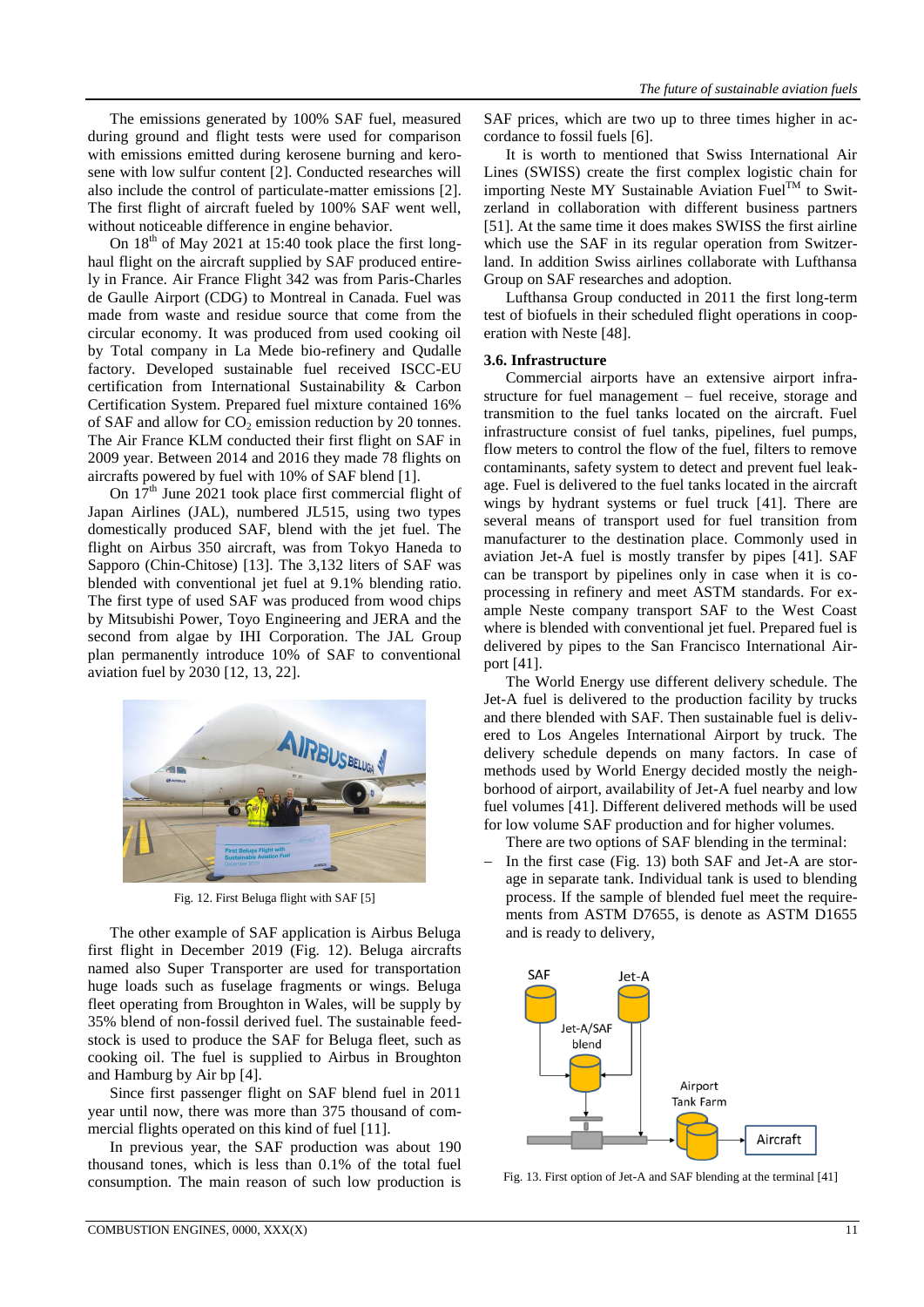In the second option (Fig. 14) SAF is deliver to the tank with Jet-A fuel. This option will require carefully control to identify the amount of added SAF.



Fig. 14. Second option of Jet-A and SAF blending at the terminal [41]

Due to the fact that SAF meet the same standards as conventional jet fuel, specified by ASTM, therefore the problems with compatibility are not excepted [41].

## **Nomenclature**

- APU auxiliary power unit
- ASTM American Society for testing and Materials
- GHG greenhouse gas
- GSE ground support equipment

## **Bibliography**

- [1] AIR FRANCE KLM GROUP. Air France-KLM, Total, Groupe ADP and Airbus Join Forces to Decarbonize Air Transportation and Carry Out The First Long-Haul Flight Powered By Sustainable Aviation Fuel Produced in France. [https://www.airfranceklm.com/en/air-france-klm-total](https://www.airfranceklm.com/en/air-france-klm-total-groupe-adp-and-airbus-join-forces-decarboni-)[groupe-adp-and-airbus-join-forces-decarboniz](https://www.airfranceklm.com/en/air-france-klm-total-groupe-adp-and-airbus-join-forces-decarboni-)e-airtransportation-and-carry-out
- [2] AIRBUS. Aviation leaders launch first in-flight 100% sustainable aviation fuel emissions study on commercial passenger jet. https://www.airbus.com/en/newsroom/press-releases/2021- 03-aviation-leaders-launch-first-in-flight-100-sustainable-
- aviation [3] AIRBUS. Airbus and Air Canada make North America's first ever "Perfect Flight". http:[//www.airbus.com](http://www.airbus.com/)
- [4] AIRBUS. Airbus further reduces its Beluga fleet's environmental impact. https://www.airbus.com/en/newsroom/press-releases/2021- 04-airbus-further-reduces-its-beluga-fleets-environmentalimpact
- [5] AIRBUS. First Beluga Flight with Sustainable Aviation Fuel.

http://www.twitter.com/airbus/status/1206628727494467589

[6] AIRBUS. Sustainable aviation fuel: A recipe for cleaner flight. [https://www.airbus.com/en/newsroom/stories/2021-04-](https://www.airbus.com/en/newsroom/stories/2021-04-sustainable-aviation-fuel-a-recipe-for-cleaner-flight)

[sustainable-aviation-fuel-a-recipe-for-cleaner-flight](https://www.airbus.com/en/newsroom/stories/2021-04-sustainable-aviation-fuel-a-recipe-for-cleaner-flight) [7] AIRBUS. Uniting & safeguarding for a more sustainable

world. http:[//www.airbus.com/company/sustainability/e](http://www.airbus.com/company/sustainability/-)nvironment/

climate-change/decarbonisation.html

## **4. Conclusions**

Zero emission aircrafts are actually not available. SAF application don't require aircraft, engines, storage and distribution infrastructure modification. This feature of alternative fuel is very important and facilitate the introduction of alternative fuel to the aviation. Due to the fact that aviation sector has no near-term alternative to liquid hydrocarbon fuels, the SAF produced from variable renewable feedstock seems to be the best option for modern aviation fleet. The gradual SAF introduction in aircraft sector should result in reduction of  $CO<sub>2</sub>$  emission. The results of conducted literature studies indicate that the use of sustainable aviation fuels is of great interest. The number of flights on sustainable fuel increase very quickly, which also indicate high operational safety and reliable operation of turbine engines. New, more efficient SAF conversion technologies are still develop. The fuels obtained through different processes are characterized by different properties. For this reason, the blending process is a key stage in the production pathway that allows to obtain the final products with desired properties and compliant with the required standards.

- IATA International Air Transport Association
- ICAO International Civil Aviation Organization
- IRENA International Renewable Energy Agency
- SAF sustainable aviation fuel
- [8] AIRLINESS, IATA. Realizing the potential of sustainable aviation fuel.

http:[//www.airlines.iata.org/analysis/realizi](http://www.airlines.iata.org/analysis/realiz-)ng-the-potentialof-sustainable-aviation-fuel

- [9] ANTOINE, N.E. Aircraft optimization for minimal environmental impact. *Journal of Aircraft*. 2004, **41**(4). https://doi.org/10.2514/1.71
- [10] ATAG, Beginner's Guide to Sustainable Aviation Fuel, Edition 3, 2017. https://aviationbenefits.org/media/16-6152-/beginnersguide-to-saf\_web.pdf
- [11] AVIATION BENEFITS BEYOND BORDERS. Sustainable aviation fuel. http://www.aviationbenefits.org/envi-ronmental-

efficiency/climate-action/sustainable-aviation-fuel

- [12] AVIATION WEEK. Japan Airlines flies first SAF flight. http://www.aviationweek.com/special-topics/sustainability/gallery-saf-fuel-sustainability-initiatives
- [13] BIOENERGY INTERNATIONAL. JAL conducts first flight with two domestically produced SAF types. http://www.bioenergyinternational.com/storage-logistics/jalconducts-first-flight-with-two-domestically-produced-saftypes
- [14] BIOMASS MAGAZINE. World Energy invests \$350M to expand Paramount biofuel production. http://www.biomassmagazine.com/articles/15699/worldener-gy-invests-350m-to-expand-paramount-biofuelproduction
- [15] BP. What is sustainable aviation fuel (SAF)? http://www.bp.com/en/global/air-bp/news-andviews/views/what-is-sustainable-aviation-fuel-saf-and-whyis-it-important.html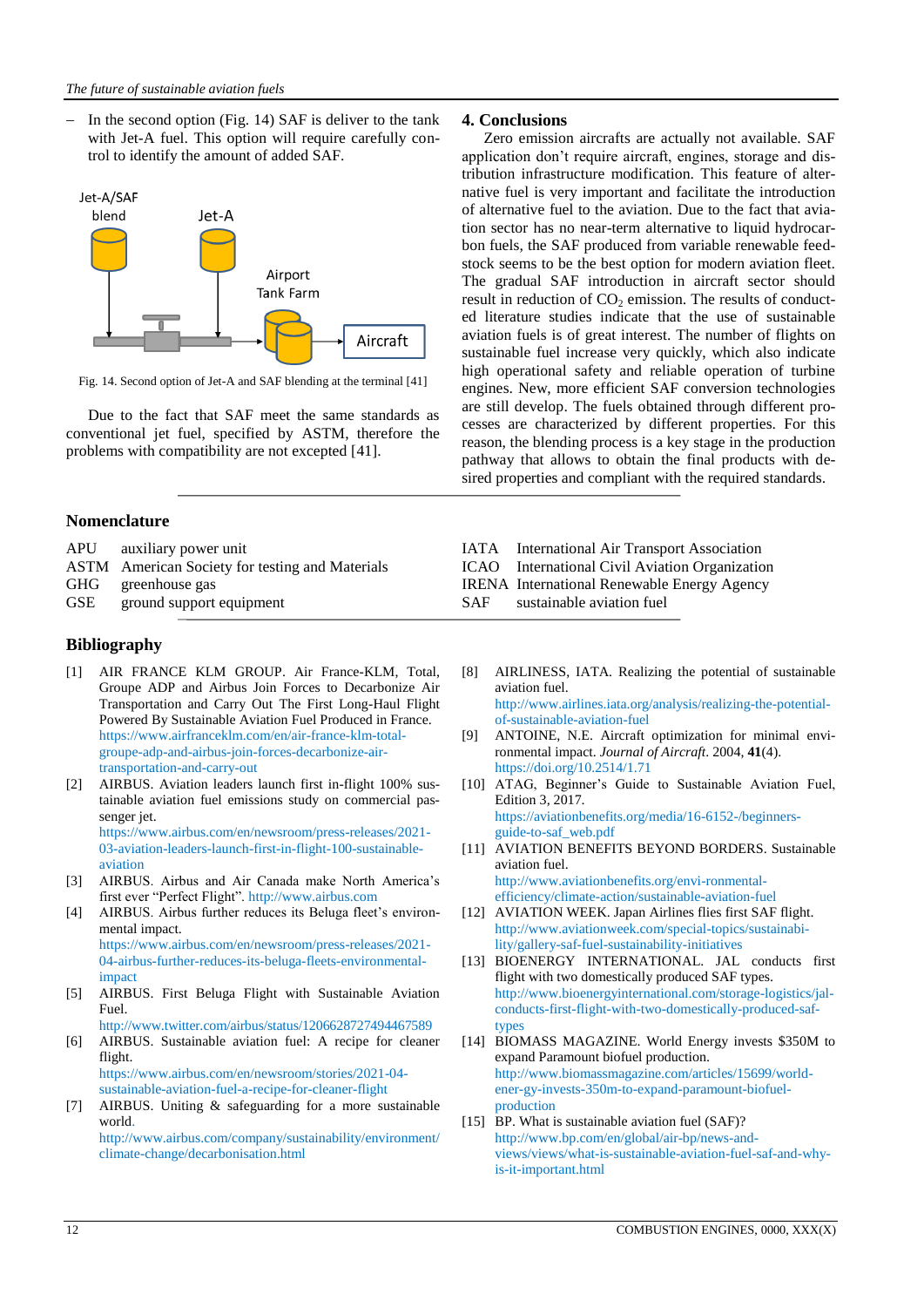- [16] BRAUN-UNKHOFF, M., RIEDEL, U., WAHL, C. About the emissions of alternative jet fuels. *CEAS Aeronautical Journal*. 2017, **8**, 167-180. https://doi.org/10.1007/s13272-016-0230-3
- [17] CHIARAMONTI, D. Sustainable aviation fuels: the challenge of decarbonization. *Energy Procedia*. 2019, **158**, 1202-1207[. https://doi.org/10.1016/j.egypro.2](https://doi.org/10.1016/j.egypro.-)019.01.308
- [18] CORSIA, Eligible Fuels Life Cycle Assessment Methodology. 2019. [https://www.icao.int/environmental-protection/CORSIA/](https://www.icao.int/environmental-protection/CORSIA/Documents/CORSIA_Supporting_Document_CORSIA%20Eligible%20Fuels_LCA_Methodology_V3.pdf)  [Documents/CORSIA\\_Supporting\\_Document\\_CORSIA](https://www.icao.int/environmental-protection/CORSIA/Documents/CORSIA_Supporting_Document_CORSIA%20Eligible%20Fuels_LCA_Methodology_V3.pdf) [%20Eligible%20Fuels\\_LCA\\_Methodology\\_V3.pdf](https://www.icao.int/environmental-protection/CORSIA/Documents/CORSIA_Supporting_Document_CORSIA%20Eligible%20Fuels_LCA_Methodology_V3.pdf)
- [19] EL-SAYED, A.F. Aircraft propulsion and gas turbine engines. *CRC Press*. 2017.
- [20] FEDERAL AVIATION ADMINISTRATION. Aviation Emissions, Impacts & Mitigation: A Primer, FAA Office of Environment and Energy, January 2015. https://www.faa.gov/regulations\_policies/policy\_guidance/e nvir\_policy/media/primer\_jan2015.pdf
- [21] FULCRUM BIOENERGY. Fulcrum BioEnergy completes construction of the Sierra BioFuels Plant. http://www.fulcrum-bioenergy.com/wpcontent/uploads/2021/07/2021-07-06-Sierra-Construction-Completion-Press-Release-FINAL.pdf
- [22] GREEN CAR CONGRESS. Japan Airlines conducts first flight with blend of two different types of SAF. http://www.greencarcongress.com/2021/06/20210621 saf.html
- [23] HARI, T.K., YAAKOB, Z., BINITHA, N.N. Aviation biofuel from renewable sources: Routes, opportunities and challenges, *Renewable and Sustainable Energy Reviews*. 2015, **42**, 1234-1244. https://doi.org/10.1016/j.rser.2014.10.095
- [24] HUO, X., HEYNE, J.S., UNOCIC, K. et al. Toward net-zero sustainable aviation fuel with wet waste-derived volatile fatty acids. *PNAS*. 2021, **118**(13). https://doi.org/10.1073/pnas.2023008118
- [25] IATA. Annual review 2020. https://www.iata.org/contentassets/c81222d96c9a4e0bb4ff6 ced0126f0bb/iata-annual-review-2020.pdf
- [26] IATA. Climate Change fact Sheet. https://www.iata.org/contentassets/d13875e9ed784f75bac90 f000760e998/fact\_sheet\_on\_climate\_change.pdf
- [27] IATA. Fact sheet 2. Sustainable Aviation Fuel Technical Certification. https://www.iata.org/contentassets/d13875e9ed784f75bac90

f000760e998/saf-technical-certifications.pdf [28] IATA. IATA Guidance Material for Sustainable Aviation

- Fuel Management. 2015. https://www.iata.org/contentassets/d13875e9ed784f75bac90 f000760e998/iata20guidance20material20for20saf.pdf
- [29] IATA. Industry Statistics Fact Sheet. December 2019. https://www.iata.org/en/iata-repository/pressroom/factsheets/industry-statistics/
- [30] IATA. Sustainable Aviation Fuels Fact sheet. 2019. https://www.iata.org/contentassets/d13875e9ed784f75bac90 f000760e998/saf-fact-sheet-2019.pdf
- [31] IATA. What is SAF? https://www.iata.org/contentassets/d13875e9ed784f75bac90 f000760e998/saf-what-is-saf.pdf
- [32] ICAO Environment. Alcohol to Jet-Isobutanol. ICAO Seminar on Alternative Fuels. 2017. https://www.icao.int/Meetings/altfuels17/Documents/Glenn %20Johnston%20-%20Gevo.pdf
- [33] ICAO ENVIRONMENT. Airports. http://www.icao.int/environmentalprotection/GFAAF/Pages/Airports.aspx
- [34] ICAO ENVIRONMENT. Conversion processes. http://www.icao.int/environmentalprotection/GFAAF/Pages/Conversion-processes.aspx
- [35] ICAO. Conference on Aviation and Alternative Fuels. 2017. https://www.icao.int/Meetings/CAAF2/Documents/CAAF.2. WP.007.1.en.pdf
- [36] ICAO. White paper on climate change. Aviation impacts on climate: state of the science. [https://www.icao.int/environmental-protection/Documents/](https://www.icao.int/environmental-protection/Documents/ScientificUnderstanding/EnvReport2016-WhitePaper-ClimateChange.pdf)  [ScientificUnderstanding/EnvReport2016-WhitePaper-](https://www.icao.int/environmental-protection/Documents/ScientificUnderstanding/EnvReport2016-WhitePaper-ClimateChange.pdf)[ClimateChange.pdf](https://www.icao.int/environmental-protection/Documents/ScientificUnderstanding/EnvReport2016-WhitePaper-ClimateChange.pdf)
- [37] IRENA, Reaching zero with renewables biojet fuels. 2021. https://www.irena.org//media/Files/IRENA/Agency/Publicati on/2021/Jul/IRENA\_Reaching\_Zero\_Biojet\_Fuels\_2021.pdf
- [38] LEE, D.S. Aviation and climate change: the science. January 2009. https://doi.org/10.4324/9781849770774
- [39] LEFEBVRE, A.H., BALLAL, D.R. Gas turbine combustion-alternative fuels and emissions, 3rd edition. *CRC Press*, 2010.
- [40] MASIOL, M., HARRISON, R.,M. Aircraft engine exhaust emissions and other airport-related contributions to ambient air pollution: a review. *Atmospheric Environment.* 2014, **95**, 409-455. https://doi.org[/10.1016/j.atmosenv.2014.05.070](https://dx.doi.org/10.1016%2Fj.atmosenv.2014.05.070)
- [41] MORIARTY, K., KVIEN, A. U.S. Airport infrastructure and sustainable aviation fuel. *National Renewable Energy Laboratory NREL*/TP-5400-78368. 2021. https://www.nrel.gov/docs/fy21osti/78368.pdf
- [42] MRAZOVA, M. Sustainable development the key for green aviation. *INCAS BULLETIN*. 2014, **6**(1), 109-122. https://doi.org/10.13111/2066-8201.2014.6.1.10
- [43] MÜLLER-LANGER, F., DOGNITZ, N., MARQUARDT, C. et al. Multiblend JET A-1 in practice: results of an R&D project on synthetic paraffinic kerosenes. *Chemical Engineering Technology*. 2020, **43**, 1514-1521. https://doi.org/10.1002/ceat.202000024
- [44] NESTE. Aviation leaders launch first in-flight 100% sustainable aviation fuel emissions study on commercial passenger jet.

http://www.neste.com/releases-and-news/aviation/aviationleaders-launch-first-flight-100-sustainable-aviation-fuelemissions-study-commercial

- [45] NESTE. Business. http://www.neste.com/about-neste/who-we-are/business#52- 713477
- [46] NESTE. Neste delivers sustainable aviation fuel to San Francisco International Airport – first company to deliver it via pipeline. http://www.neste.com/releases-and-news/aviation/nestedelivers-sustainable-aviation-fuel-san-francisco-

international-airport-first-company-deliver

- [47] NESTE. Neste's acquisition of Bunge's refinery plant in Rotterdam completed. http://www.neste.com/releases-andnews/circular-economy/nestes-acquisition-bunges-refineryplant-rotterdam-completed
- [48] NESTE. SWISS becomes the first commercial airline to fly from Switzerland with Neste MY Sustainable Aviation Fuel. http://www.neste.com/releases-and-news/aviation/swissbecomes-first-commercial-airline-fly-switzerland-neste-mysustainable-aviation-fuel
- [49] O'MALLEY, J., PAVLENKO, N., SEARLE, S. Estimating sustainable aviation fuel feedstock availability to meet growing European Union demand. Working Paper 2021-13, ICCT 2021.

https://theicct.org/sites/default/files/publications/Sustainable -aviation-fuel-feedstock-eu-mar2021.pdf